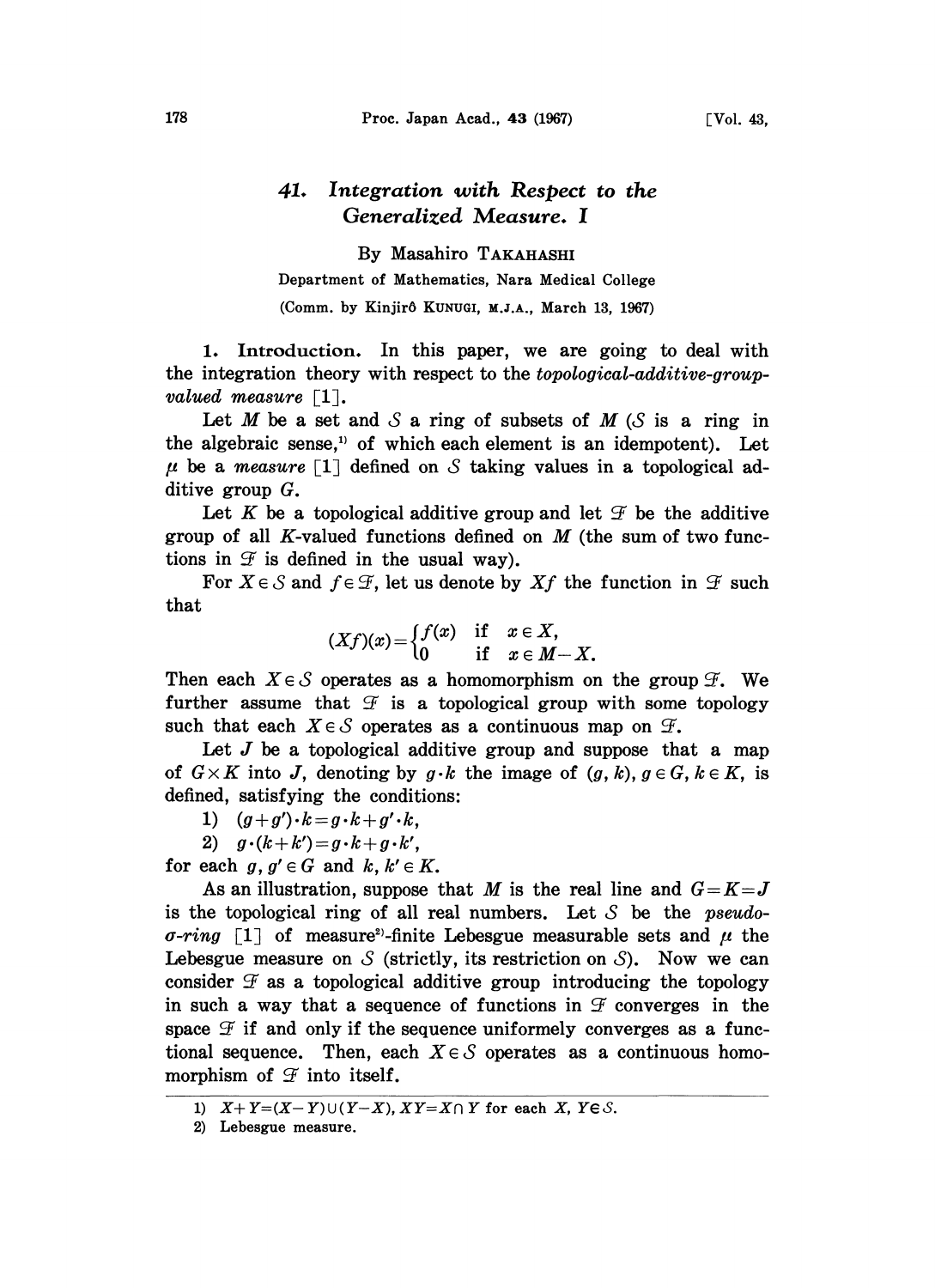Let  $\mathcal G$  be the set of all bounded measurable functions in  $\mathcal F$ . Then  $G$  is an S-invariant<sup>3</sup> subgroup of  $F$ .

For  $X \in \mathcal{S}$ ,  $g \in \mathcal{G}$ , write

$$
\int_{X}gd\mu=\mathcal{A}(X,g).
$$

Then  $\mathcal I$  is a map of  $S \times \mathcal G$  into  $J$  with the properties:

(\*) The map  $\mathcal{J}=\mathcal{J}(X,g)$  is a continuous homomorphism of  $\mathcal{G}$ into  $J$  with respect to  $g$  for any fixed  $X$ .

(\*\*)  $\mathcal{J}(XY, g) = \mathcal{J}(X, Yg)$  for each of X,  $Y \in \mathcal{S}$ , and  $g \in \mathcal{G}$ .

(\*\*\*) If  $g(x)=k$  for every  $x \in M$ , then  $\mathcal{A}(X, g)=\mu(X)\cdot k$ .

It will be known that the Lebesgue integral  $\int_{\mathcal{L}}gd\mu=\mathcal{J}(X, g)$  of  $g \in \mathcal{G}$  over  $X \in \mathcal{S}$  is characterized by these three properties.

In general, we shall define an integral  $\mathcal{J}$  as a map of  $S \times \mathcal{G}$ ,  $\mathcal{G}$ being an S-invariant subgroup of  $\mathcal F$ , into J satisfying the conditions above.

In part <sup>I</sup> in this paper, we shall deal in some abstract way with the process of extending a primitive integral to an integral which has a wider class of 'integrable' functions.

It may be noted that for the purpose of constructing an integral the countable additivity of the measure  $\mu$  is of no use. This property is used to prove that  $\mathcal{J}\left(\bigcup_{i=1}^{\infty} X_i,g\right)=\sum_{i=1}^{\infty} \mathcal{J}(X_i,g)$  for some  $X_i$ 's in S and  $g \in \mathcal{G}$ .

2. An abstract integral and an extension theorem. Let  $S$ be a ring (in the algebraic sense), of which each element is an idempotent. Let  $\mathcal F$  be a topological additive group and assume that each  $X \in \mathcal{S}$  operates as a continuous homomorphism of  $\mathcal{F}$  into itself satisfying the conditions:

1)  $(X+Y)f=Xf+Yf$  if  $XY=0$ ,

2)  $(XY)f = X(Yf)$ ,

for each X,  $Y \in S$  and  $f \in \mathcal{F}$ . Then for a topological additive group J we shall call the triplet  $(S, \mathcal{F}, J)$  an abstract integral structure or briefly a structure. If  $(S, \mathcal{F}, J)$  is a structure, for any S-invariant subgroup  $G$  of  $\mathcal{F}, (\mathcal{S}, \mathcal{G}, J)$  is a structure.

Let  $(S, \mathcal{F}, J)$  be a structure. A closed subgroup  $\mathcal{G}$  of  $\mathcal{F}$  is called an *i-closed* subgroup of  $\mathcal F$  if it holds that  $\mathcal G = \{g \mid g \in \mathcal F, Xg \in \mathcal G \text{ for }$ any  $X \in \mathcal{S}$ . If  $\mathcal{G}$  is an *i*-closed subgroup of invariant subgroup and consequently  $(\mathcal{S}, \mathcal{G}, J)$  is invariant subgroup and consequently  $(S, \mathcal{G}, J)$  is a structure.

**Proposition 2.1.** Let  $(S, \mathcal{F}, J)$  be a structure and  $\mathcal{A}$  a subset of  $\mathcal F$ . Then there is the smallest i-closed subgroup  $\mathcal G$  of  $\mathcal F$  containing  $A$ .

<sup>3)</sup>  $X \mathcal{G} \subset \mathcal{G}$  for each  $X \in \mathcal{S}$ .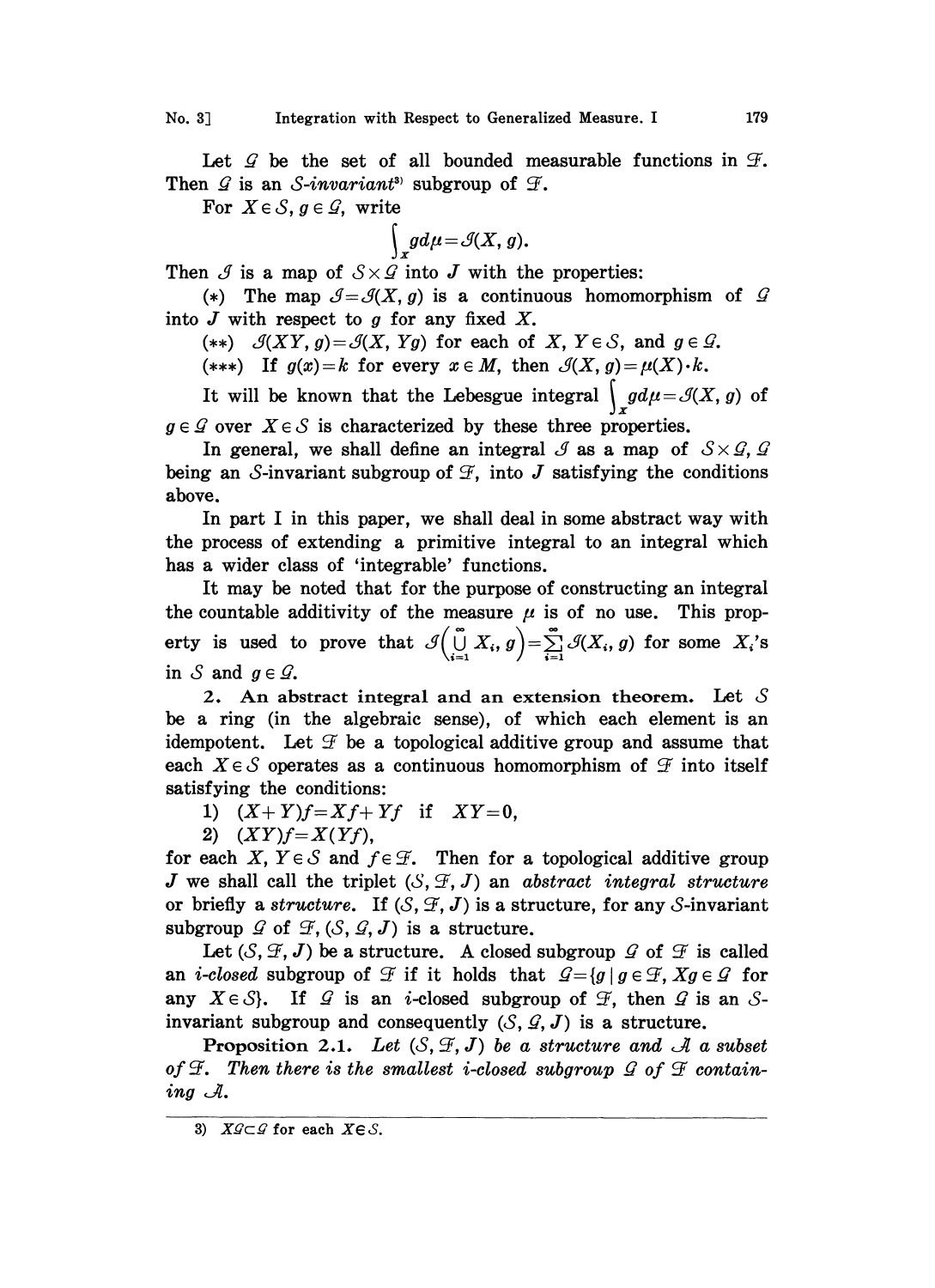**Proof.** Let  $\Gamma$  be the class of all *i*-closed subgroups of  $\mathcal F$  containing A. Since  $\mathcal{F} \in \Gamma$ , it is sufficient to show that  $\cap \mathcal{H} \in \Gamma$  and this is easily seen.

The subgroup  $\mathcal G$  of  $\mathcal F$  in Proposition 2.1 is called the *integral* closure of  $\mathcal A$  in  $\mathcal F^{(*)}$ 

Let  $(S, \mathcal{F}, J)$  be a structure. A map  $\mathcal{J}$  of  $S \times \mathcal{F}$  into J is called an abstract integral or briefly an integral with respect to  $(S, \mathcal{F}, J)$ if it satisfies the conditions:

(\*) The map  $\mathcal{J} = \mathcal{J}(X, f)$  is a continuous homomorphism of  $\mathcal{F}$ into  $J$  with respect to  $f$  for any fixed  $X$ .

(\*\*)  $\mathcal{J}(XY, f) = \mathcal{J}(X, Yf)$  for each X,  $Y \in \mathcal{S}$  and  $f \in \mathcal{F}$ .

We shall state the main theorem with respect to the extension of an abstract integral, which will be proved in part II of this paper.

Theorem 1. Let  $(S, \mathcal{F}, J)$  be a structure and assume that J is a Hausdorff, complete group. Let  $\mathcal G$  be an S-invariant subgroup of  $\mathscr F$  and let  $\mathscr G$  be an integral with respect to the structure  $(\mathscr S, \mathscr G, J)$ . Then the integral  $\mathcal{I}$  is uniquely extended to an integral  $\widetilde{\mathcal{I}}$  with respect to the structure  $(S, \tilde{G}, J)$ , where  $\tilde{G}$  is the integral closure of  $\mathcal{G}$  in  $\mathcal{F}$ .

:3. Integral maps and some propositions.

Assumption. In this section we assume that  $(S, \mathcal{F}, J)$  is a structure and  $\mathcal G$  is an S-invariant subgroup P of  $\mathcal F$ .

Proposition 3.1. For each X,  $Y \in S$ , it holds that

- 1)  $XY = YX$ ,
- 2)  $X+X=0$

3)  $ZX=X, ZY=Y$  for some  $Z \in \mathcal{S}$ .

**Proof.** The formula  $X + Y = (X + Y)^2 = X^2 + XY + YX + Y^2 = X$  $+XY+YX+Y$  implies that  $XY+YX=0$ . Replacing Y by X we have  $X+X=X^2+X^2=0$ , which proves 2). Further we have XY  $=XY+(XY+YX)=(XY+XY)+YX=YX$ , proving 1). Putting  $Z=X+Y+XY$ , we have 3).

**Proposition 3.2.** If I is an integral with respect to  $(S, \mathcal{F}, J)$ , then

 $\mathcal{S}(X+Y, f) = \mathcal{S}(X, f) + \mathcal{S}(Y, f)$  if  $XY=0$ , for each X,  $Y \in \mathcal{S}$ , and

 $f \in \mathcal{F}$ .<br>Proof.  $\mathcal{G}(X+Y, f) = \mathcal{G}((X+Y)^2, f) = \mathcal{G}(X+Y, (X+Y)f) = \mathcal{G}(X)$  $+ Y$ ,  $Xf+ Yf$ ) =  $\mathcal{S}(X+Y, Xf) + \mathcal{S}(X+ Y, Yf) = \mathcal{S}((X+ Y)X, f) + \mathcal{S}((X+ Y)X)$  $+ Y(Y, f) = \mathcal{S}(X, f) + \mathcal{S}(Y, f).$ 

<sup>4)</sup> Let  $\mathcal F$  be the group stated in the example in section 1 and let  $\mathcal K$  be the set of all constant valued functions in  $\mathcal{F}$ . Then the subgroup  $\mathcal{G}$  of  $\mathcal{F}$  in that<br>example is contained in the integral closure.  $\widetilde{K}$  of  $\mathcal{K}$  in  $\mathcal{F}$ . In fact  $\widetilde{K}$  is the class example is contained in the integral closure  $\widetilde{\mathcal{K}}$  of  $\mathcal{K}$  in  $\mathcal{F}$ . In fact  $\widetilde{\mathcal{K}}$  is the class of functions f in  $\mathcal F$  such that  $Xf \in \mathcal G$  for any  $X \in \mathcal S$  (cf. Propostion 3. 17).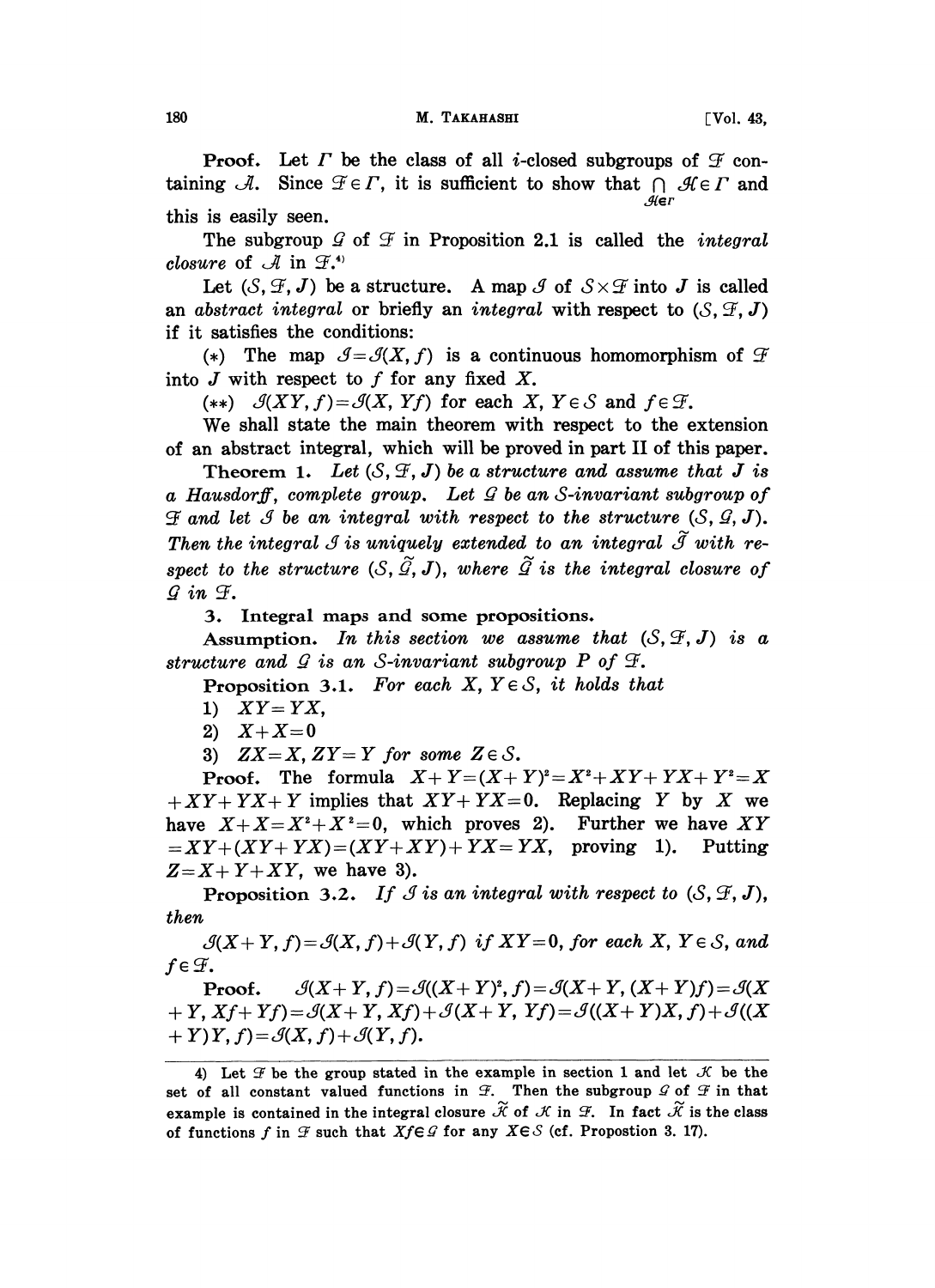Remark. To obtain the following propositions, we can replace the assumption that  $S$  is a ring, of which each element is an idempotent, by a weaker one:  $S$  is a set and for each X,  $Y \in S$ , the product XY is defined as an element of  $S$ , satisfying the conditions:

- a)  $X^2 = X$ ,
- b)  $XY = YX$ ,
- c)  $ZX=X, ZY=Y$  for some  $Z \in \mathcal{S}$ ,

for each X,  $Y \in S$ . Consequently the condition  $(X+Y)f=Xf+Yf$ for X,  $Y \in S$  such that  $XY=0$  and for any  $f \in \mathcal{F}'$  may be omitted.

Proposition 3.3. If X,  $Y \in S$ , then

**Proposition 3.3.** If X,  $Y \in S$ , then<br>
1) XG is an S-invariant subgroup of  $\mathcal{F}$ ,<br>
2) XG  $\subset YG$  if X = XY.

2)  $X \mathcal{G} \subset Y \mathcal{G}$  if  $X = XY$ .<br>Proposition 3.4.  $\overline{\mathcal{G}}^{s_0}$  is an S-invariant subgroup of  $\mathcal{F}$ .

**Proof.** The continuity of  $X \in \mathcal{S}$  and the S-invariance of  $\mathcal{G}$  implies the S-invariance of  $\bar{G}$  as  $X\bar{G}\subset \overline{X}\bar{G}\subset \bar{G}$ .

Proposition 3.5. The following three conditions are mutually equivalent.

- 1) For each  $g \in G$ , there exists  $X \in S$  such that  $Xg = g$ ,
- 
- 2)  $Q \subset \bigcup_{x \in S} (X \mathcal{G}),$ <br>3)  $Q = \bigcup_{x \in S} (X \mathcal{G}).$

If an S-invariant subgroup  $G$  of  $\mathcal F$  satisfies the mutually equiva-<br>lent conditions, in Proposition 3.5, then we shall say that  $G$  is If an S-invariant subgroup  $\mathcal G$  of  $\mathcal F$  satisfies the mutually equivaperfect.

**Proposition 3.6.** If we put  $Q' = \bigcup_{n \geq 0} (X \mathcal{Q}),$  $\mathcal{G}'$  is the largest perfect subgroup of  $G$ .

**Proof.** To prove that  $\mathcal{G}'$  is a subgroup of  $\mathcal{G}$ , since  $\mathcal{G}' \subset \mathcal{G}$ , is sufficient to show that  $Xf - Yg \in \mathcal{G}'$  for each  $X, Y \in \mathcal{S}$  and  $f, g \in \mathcal{G}'$ **Proof.** To prove that  $\mathcal{G}'$  is a subgroup of  $\mathcal{G}$ , since  $\mathcal{G}' \subset \mathcal{G}$ , it The S-invariance of G implies that  $Xf - Yg \in \mathcal{G}$ . For  $Z \in \mathcal{S}$  such  $Tf + Yg \in \mathcal{G}$ . that  $ZX=X, ZY=Y$ , we have  $Xf-Yg=ZXf-ZYg=Z(Xf-Yg)$  $\in \mathbb{Z} \mathcal{Q} \subset \mathcal{Q}'$ . The remaining part is easily verified.

The largest perfect subgroup  $\mathcal{Q}'$  of  $\mathcal{Q}$  in Proposition 3.6 is called perfection of  $\mathcal{Q}$ . the perfection of  $\mathcal{G}$ .

Proposition 3.7. The following three conditions are mutually equivalent.

- 1) If  $f \in \mathcal{F}$  and if  $X f \in \mathcal{G}$  for each  $X \in \mathcal{S}$ , then  $f \in \mathcal{G}$ ,
- 2)  $\mathcal{G} \supset \bigcap (X^{-1}\mathcal{G}),$ <sup>6)</sup>
- 3)  $\mathcal{G}=\bigcap (X^{-1}\mathcal{G}).$
- If an S-invariant subgroup  $\mathcal G$  of  $\mathcal F$  satisfies the mutually equiva-

<sup>5)</sup>  $\mathcal G$  means the closure of  $\mathcal G$  in  $\mathcal F$  in the topological sense.

<sup>6)</sup>  $X^{-1}$  means the inverse map of the map X of  $\mathcal F$  into itself.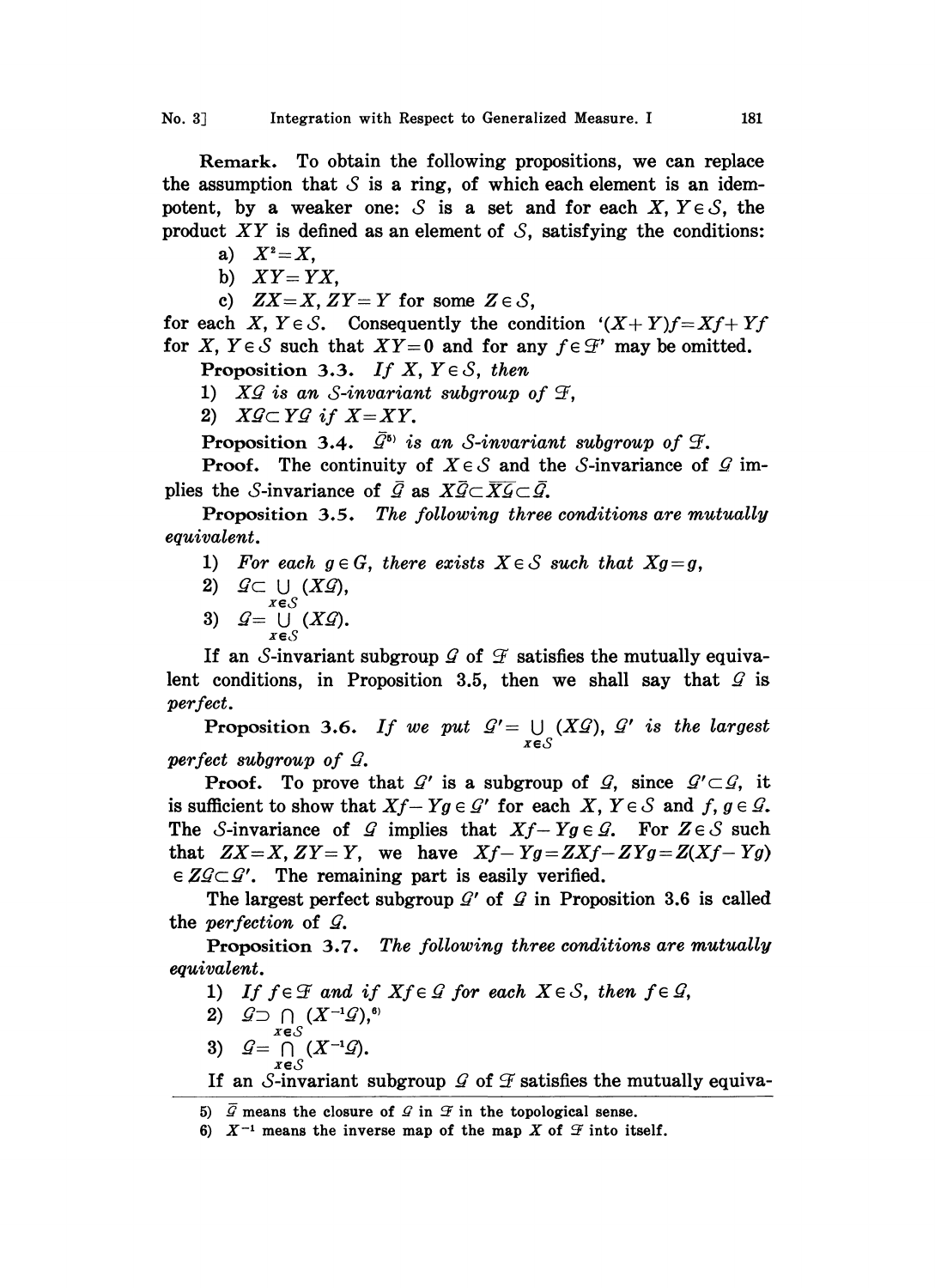lent conditions in Proposition 3.7, then we shall say that  $\mathcal G$  is  $\mathcal F$ subgroup  $\mathcal{G}$  of  $\mathcal{F}$  be *i*-closed is that  $\mathcal{G}$  be closed in  $\mathcal{F}$  and  $\mathcal{F}$ -complete.<br>Dependition 2.8 If we met  $\mathcal{G}'' = \Omega$  ( $X^{-1}\Omega$ )  $\mathcal{G}''$  is the employed  $complete.$  A necessary and sufficient condition that an S-invariant

Proposition 3.8. If we put  $\mathcal{Q}'' = \bigcap_{x \in \mathcal{S}} (X^{-1}\mathcal{Q}),$ is the smallest  $\mathcal F$ -complete subgroup of  $\mathcal F$  containing  $\mathcal G$ .

The smallest  $\mathcal F$ -complete subgroup  $\mathcal G''$  of Proposition 3.8 is called the  $\mathcal F$ -completion of  $\mathcal G$ . The smallest  $\mathcal F$ -complete subgroup  $\mathcal G''$  of  $\mathcal F$  containing  $\mathcal G$  in

**Proposition 3.9.** The perfection  $G'$  of the  $\mathcal{F}$ -completion of  $\mathcal{G}$  coincides with the perfection of  $\mathcal{G}$ . If, in particular,  $\mathcal{G}$  is perfect, then  $\mathcal{G}' = \mathcal{G}$ .<br>Proposition 3.10. The  $\mathcal{F}$ -completion  $\mathcal{G}''$  of the perfection of

**Proposition 3.10.** The  $\mathcal{F}$ -completion  $\mathcal{G}''$  of the perfection of coincides with the  $\mathcal{F}$ -completion of  $\mathcal{G}$ . If, in particular,  $\mathcal{G}$  is  $\mathcal{F}$ complete, then  $\mathcal{Q}'' = \mathcal{Q}$ .

A map I of  $\mathcal{F}$  into J is called an *integral map* with respect to<br>structure  $(S \subseteq I)$  if for each  $X \in S$  the restriction  $I_{-}$  of I on the structure  $(S, \mathcal{F}, J)$  if, for each  $X \in \mathcal{S}$ , the restriction  $I_x$  of I on the group  $X\mathcal{F}$  is a continuous homomorphism.

Proposition 3.11. If I is an integral map with respect to  $(S, \mathcal{G}, J)$  and if  $\mathcal G$  is perfect, then I is a homomorphism of  $\mathcal G$  into J.

**Proof.** Our assertion is that  $I(g+h) = I(g) + I(h)$  for each g,  $h \in \mathcal{G}$ . The perfectness of  $G$  implies that there exist  $X, Y \in S$  such that  $g = Xg$ ,  $h = Yh$ . For  $Z \in S$  such that  $ZX = X$ ,  $ZY = Y$ , we have The perfectness of G implies that there exist  $X, Y \in S$  such that  $g=Xg=ZXg=Zg \in ZG$  and similarly  $h \in ZG$ . Since the restriction  $I_z$  of I on ZG is a homomorphism, it follows that  $I(g+h) = I_z(g+h)$  $=I_{z}(g) +I_{z}(h) = I(g) + I(h).$ 

**Proposition 3.12.** Let  $\mathcal{I}$  be an integral with respect to (S,  $G$ , J) and let  $G'$  be the perfection of  $G$ . Then there uniquely<br>exists an integral map I with respect to  $(S, G', J)$  such that exists an integral map I with respect to  $(S, \mathcal{Q}', J)$  such that

 $I(Xg) = \mathcal{G}(X, g)$  for  $X \in \mathcal{S}$  and  $g \in \mathcal{G}$ .

**Proof.** Let us prove that  $\mathcal{I}(X, g) = \mathcal{I}(Y, h)$  for X,  $Y \in \mathcal{S}$  and  $g, h \in \mathcal{G}$  such that  $Xg = Yh$ . Putting  $Xg = Yh = f$ , we have  $f = Yh$  $Y^2h = Y^2h = Yf$ . Hence  $\mathcal{A}(X, g) = \mathcal{A}(X^2, g) = \mathcal{A}(X, Xg) = \mathcal{A}(X, f) = \mathcal{A}(X, Yf)$  $=\mathcal{S}(XY, f)$ . Similarly we have  $\mathcal{S}(Y, h)=\mathcal{S}(XY, f)$  and this implies that  $\mathcal{G}(X, g) = \mathcal{G}(Y, h)$ . Thus we can define a map I of  $\mathcal{G}'$  into J such that  $I(Xg) = \mathcal{G}(X, g)$  for each  $X \in \mathcal{S}$  and  $g \in \mathcal{G}$ . It is easily seen such that  $I(Xg) = \mathcal{S}(X, g)$  for each  $X \in \mathcal{S}$  and  $g \in \mathcal{G}$ . It is easily seen that  $I$  is an integral map required and the uniqueness of  $I$  is obvious.

The integral map  $I$  in Proposition 3.12 is called the *perfection* of  $\mathcal{J}$ .

Proposition 3.13. Let I be an integral map with respect to (S,  $G$ , J) and let  $G''$  be the  $\exists$ -completion of  $G$ . Then there uniquely exists an integral  $G$  with respect to  $(S, G'', J)$  such that exists an integral  $\mathcal G$  with respect to  $(\mathcal S, \mathcal G'', \mathcal J)$  such that

 $\mathcal{G}(X, g) = I(Xg)$  for  $X \in \mathcal{S}$  and  $g \in \mathcal{G}$ ".

The integral  $\mathcal{J}$  in Proposition 3.13 is called the  $\mathcal{F}\text{-}completion$